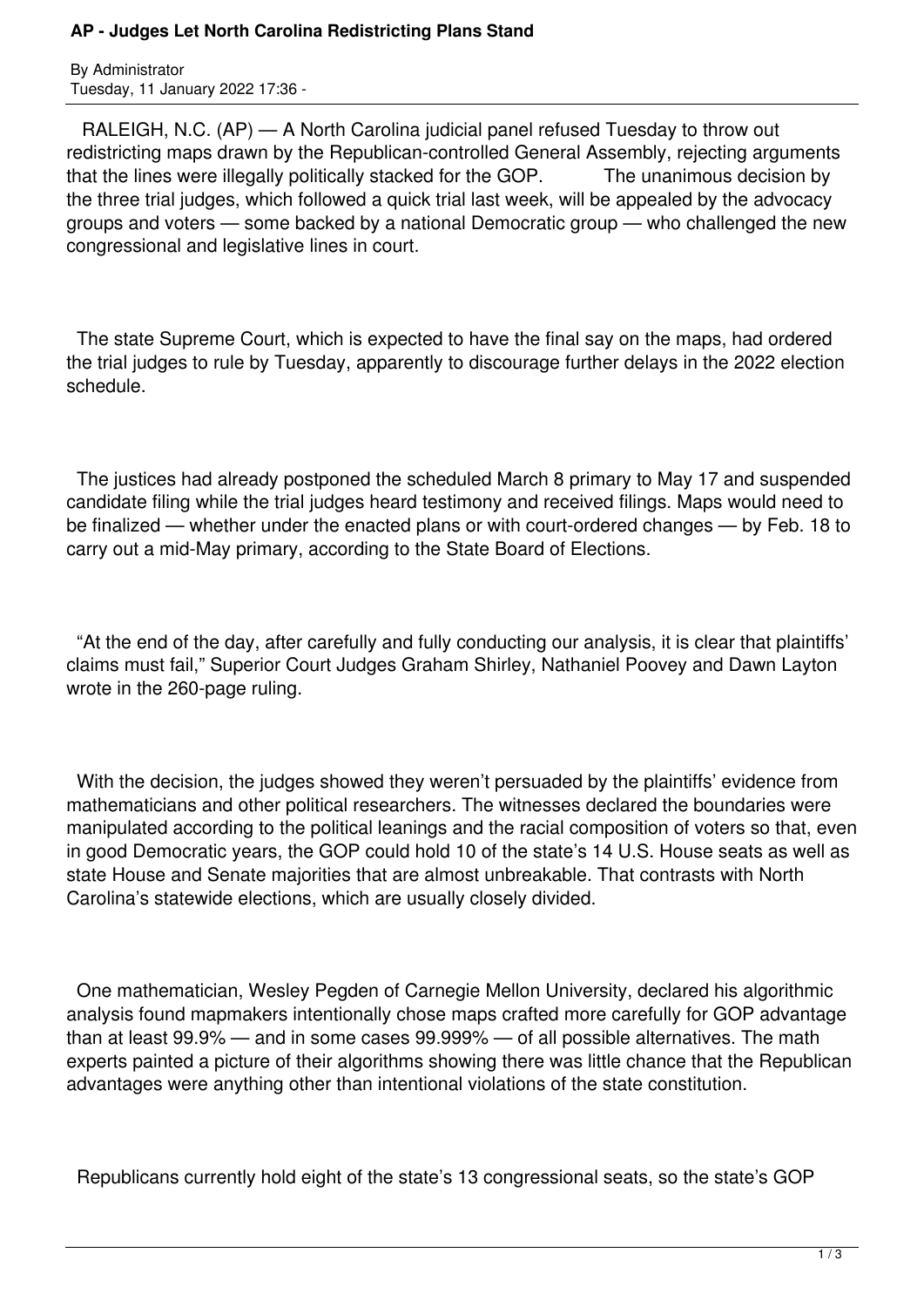## **AP - Judges Let North Carolina Redistricting Plans Stand**

By Administrator Tuesday, 11 January 2022 17:36 -

remap could help the party take back the U.S. House. North Carolina gained a House seat for the next decade based on population growth in the 2020 census.

 "This court neither condones the enacted maps nor their anticipated potential results," the judges wrote. "Despite our disdain for having to deal with issues that potentially lead to results incompatible with democratic principles and subject our state to ridicule, this court must remind itself that these maps are the result of a democratic process."

 Republicans spent the trial maintaining that the redistricting process was fair and transparent and prohibited the use of racial and political data. Redistricting is in the purview of the legislature, GOP lawyers said, which is allowed under the rules to take some partisan advantage into consideration. Instead, they added, the plaintiffs want to replace the will of lawmakers with the will of computers and the discretion of its algorithm developers with maps that favor Democrats.

 "To accept the plaintiffs' arguments that the maps are unconstitutional on the theories advanced would necessarily mean that no partisan gerrymandering is allowed as no voter should suffer from the effects of the same," the panel continued, stating that is contrary to state and U.S. Supreme Court precedent.

 A similar panel of trial judges reached a different outcome in 2019, declaring there was evidence that GOP legislators created extreme partisan gerrymanders when drawing U.S. House districts in 2016 and legislative districts in 2017. The legislature redrew the maps in time for the 2020 elections. The U.S. Supreme Court had decided earlier in 2019 that it wouldn't get involved in partisan redistricting claims, but the justices left the door open for state courts to intervene.

 "We are confident that the people of North Carolina will ultimately prevail in our fight for fair maps," Bob Phillips with Common Cause North Carolina — one of the lawsuits' plaintiffs — said after the ruling's release. The group's attorneys vowed to appeal.

 Poovey and Shirley are registered Republicans, while Layton is a Democrat. Four of the seven state Supreme Court justices are registered Democrats, but there are already efforts to have one of the four recuse himself from the redistricting case.